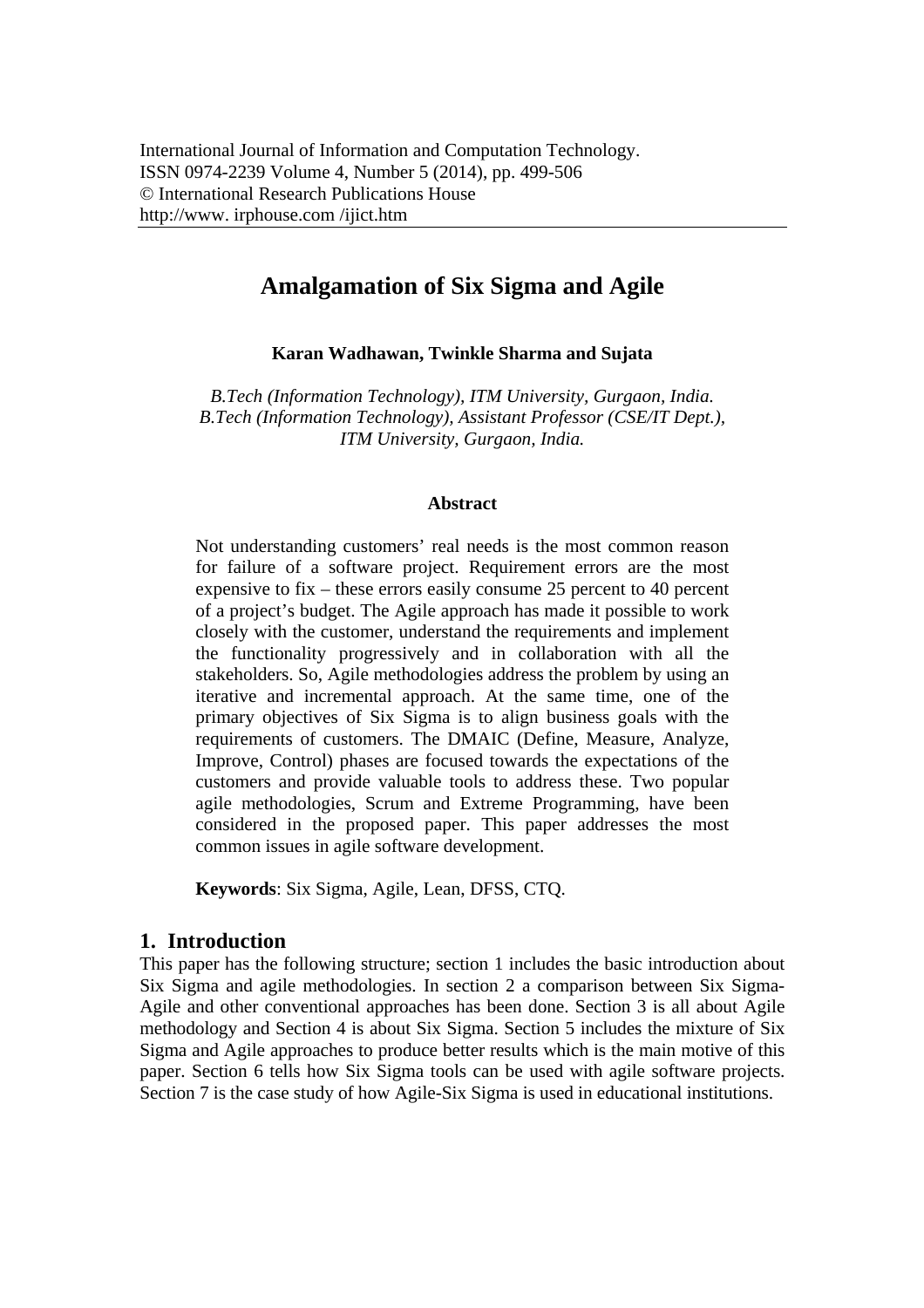Agile literature provides surprises for software measurement professionals: for example, time-consuming size judgment approaches. Though, dimensions for agile software development are readily available than in traditional environments. We use Six Sigma transfer functions to map development project controls onto process responses. Agile software development methodologies treat software development as knowledge acquisition by accepting change. This facilitates measuring software processes for performance and quality.

Six Sigma orientates products and services towards quantifiable customer values. It provides tools and methods to eliminate and prevent defects whereby anything which diminishes customer values is termed as a defect. A Six Sigma approach for Software has not concerned with bugs found by engineers. Non-adherence to specification for instance does not automatically imply that customers see this as a defect. Specifications may be wrong, or may not be of any value to a customer, and therefore non-adherence to specification won't be seen as a defect. This makes defect-counting difficult, especially in software, as only the customer value counts. Weaknesses that engineers classify as minor may end up as major defects in customer's perception, and vice versa. Customers might ignore major technical weaknesses of software if it does not affect business. However, in traditional software development models, the customer viewpoint is not readily available to the development team. To make processes measurable for Six Sigma, various views of stakeholders such as engineers, customers, users, etc. have to be taken into account. In Six Sigma this is accomplished via Transfer Functions, mapping process controls onto the process response. In software development, transfer functions consist of measurable software engineering practices.

#### **2. Six Sigma and Agile V/S Conventional Approach**

To address the challenges posed by the traditional methods, a lightweight methodology called "Agile" was developed more than a decade ago. It includes XP, Scrum and other feature-driven development methods. Agile methods try to overcome the limitations of the dynamic nature of systems development projects.

One key innovation of Six Sigma involves the absolute "professionalizing" of quality management functions. Prior to Six Sigma, quality management in practice was largely delegated to the production floor and to statisticians in a separate quality department. Formal Six Sigma programs adopt a kind of elite ranking terminology (similar to some martial arts systems, like Kung-Fu and Judo) to define a hierarchy (and special career path) that kicks across all business functions and levels. One of the biggest benefits of Six Sigma is that it brings discipline to the use of facts and measures to guide significant and predictable results.

#### **3. Agile Software Development**

Dissatisfaction with the software design methods of the 1980s and 1990s led to the creation of agile methods. These methods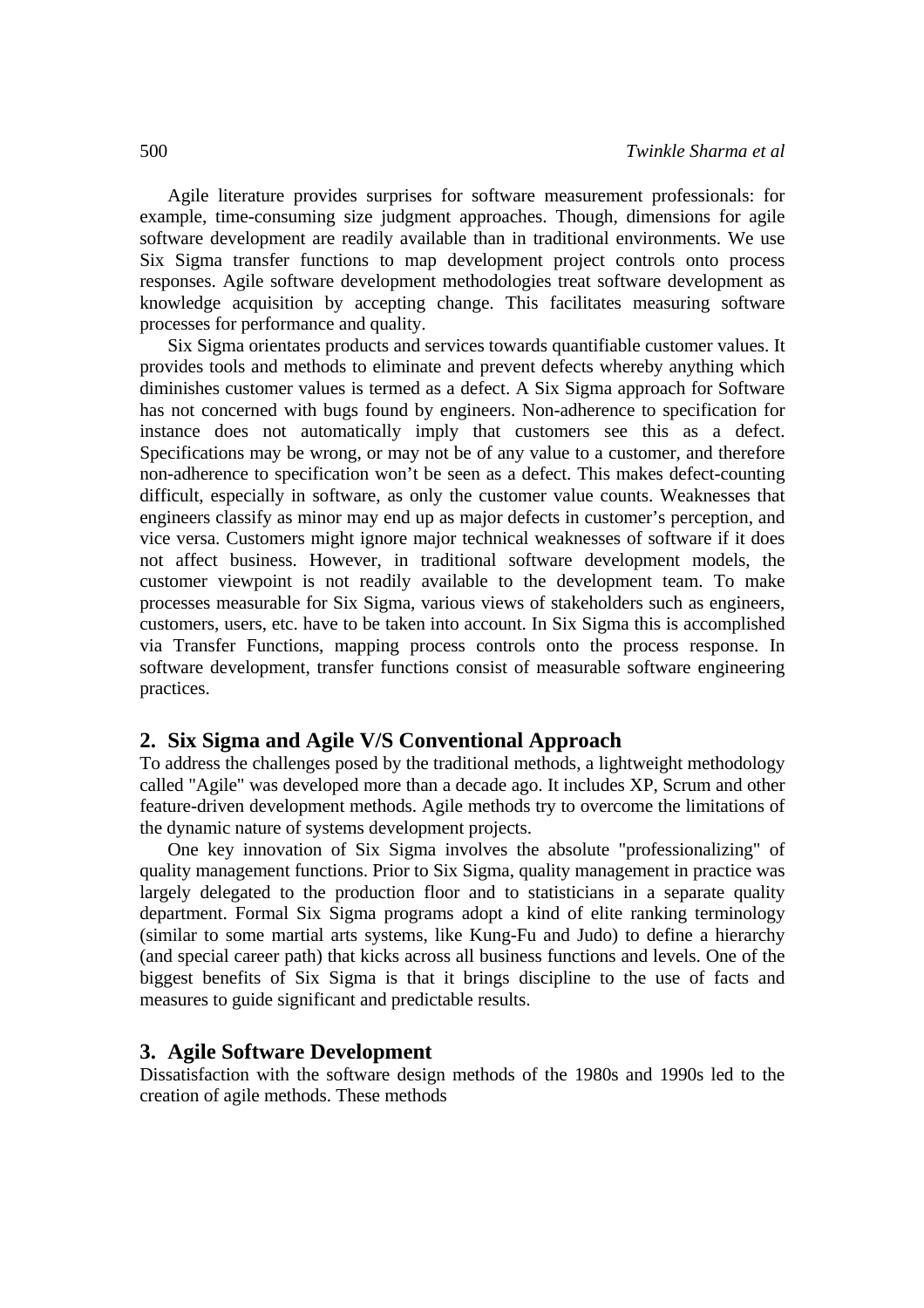- $\bullet$  Focus on the code rather than the design
- Based on iterative and incremental development (IID) approach.
- Are intended to deliver working software quickly and evolve this quickly to meet changing requirements.

The aim of agile methods is to reduce overheads in the software process (e.g. by limiting documentation) and to be able to respond quickly to changing requirements without excessive rework.

The word Agile means "marked by ready ability and to move with quick easy grace and having a quick resourceful and adaptable character". Specification, design, implementation and testing are inter-leaved and the outputs from the development process are decided through a process of negotiation during the software development process. The main principles of agile methods are:

- 1. Customer involvement: Customers should be closely involved throughout the development process. Their role is provide and prioritize new system requirements and to evaluate the iterations of the system.
- 2. Incremental delivery: The software is developed in increments with the customer specifying the requirements to be included in each increment.
- 3. People not process: The skills of the development team should be recognized and exploited. Team members should be left to develop their own ways of working without prescriptive processes.
- 4. Embrace change: Expect the system requirements to change and so design the system to accommodate these changes.
- 5. Maintain simplicity: Focus on simplicity in both the software being developed and in the development process. Wherever possible, actively work to eliminate complexity from the system.

The Scrum approach is a general agile method but its focus is on managing iterative development rather than specific agile practices. Scrum projects are split into iterations (sprints).

Extreme Programming (XP) takes an 'extreme' approach to iterative development. Incremental development is supported through small, frequent system releases.



Fig. 1: Similarities and differences between Lean and Agile [13]

- Lean was conceptualized much before Agile
- Lean has a wider scope and can be applied to any industry/domain. Agile was conceptualized specifically for software development.
- Agile uses quite a few techniques/toolkits prescribed by lean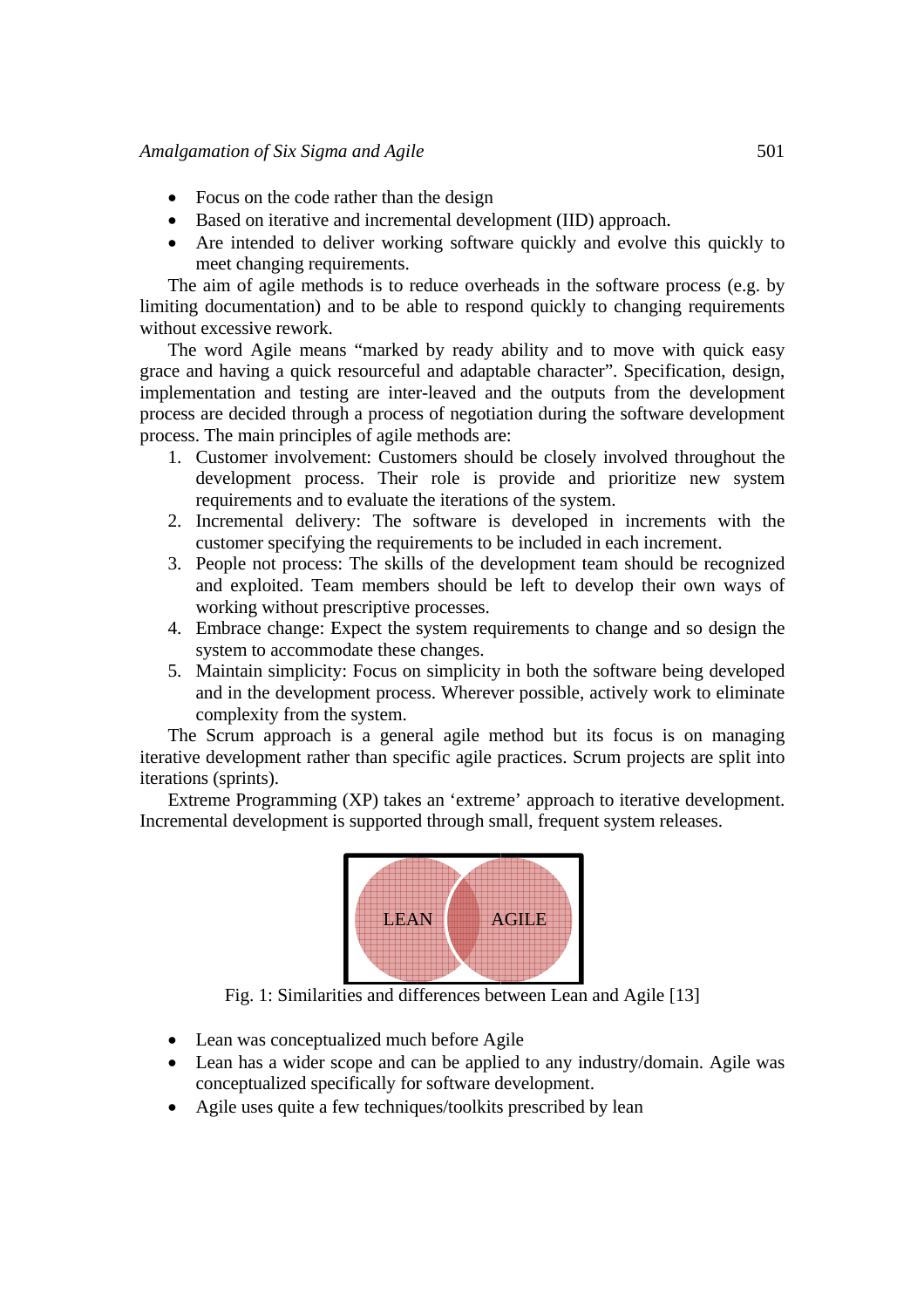# 4. Six Sigma Methodology



Fig. 2: Six Sigma and Lean- Natural Partners [12]

Six Sigma simply means a measure of quality that strives for near perfection. Six Sigma is a disciplined, data-driven approach and methodology for eliminating defects (driving toward six standard deviations between the mean and the nearest specification limit) in any process – from manufacturing to transactional and from product to service<sup>[4]</sup>.

Six Sigma is a set of tools and techniques/strategies for process. It seeks to improve the quality of process outputs by identifying and removing the causes of defects (errors) minimizing variability (statistical dispersion) in manufacturing and business and processes. It uses a set of quality management methods, including statistical methods, and creates a special infrastructure of people within the organization ("Champions", "Black Belts", "Green Belts", "Yellow Belts", etc.) who are experts in the methods. Each Six Sigma project carried out within an organization follows a defined sequence of steps and has quantified value targets, for example; process cycle time reduction, customer satisfaction, reduction in pollution, cost reduction and/or profit increase $[10]$ .

DMAIC (Define Measure Analyze Improve Control) is used for projects aimed at improving an existing business process.

DMADV (Define Measure Analyze Design Verify) is used for projects aimed at creating new product or process designs. It is also known as DFSS(Design For Six Sigma).

| Six Sigma                               | Lean                                   |
|-----------------------------------------|----------------------------------------|
| Costumer Focus: defects and business    | Improved Speed and flow                |
| growth                                  |                                        |
| Performance: thinking statistically and | Removing waste: excess inventory,      |
| optimization and control                | wasted time and motion and constraints |
| System development of infrastructure:   | Reducing complexity and Increased      |
| belts, champions, leadership engagement | flexibility.                           |

Table 1: Relationship between Six Sigma and lean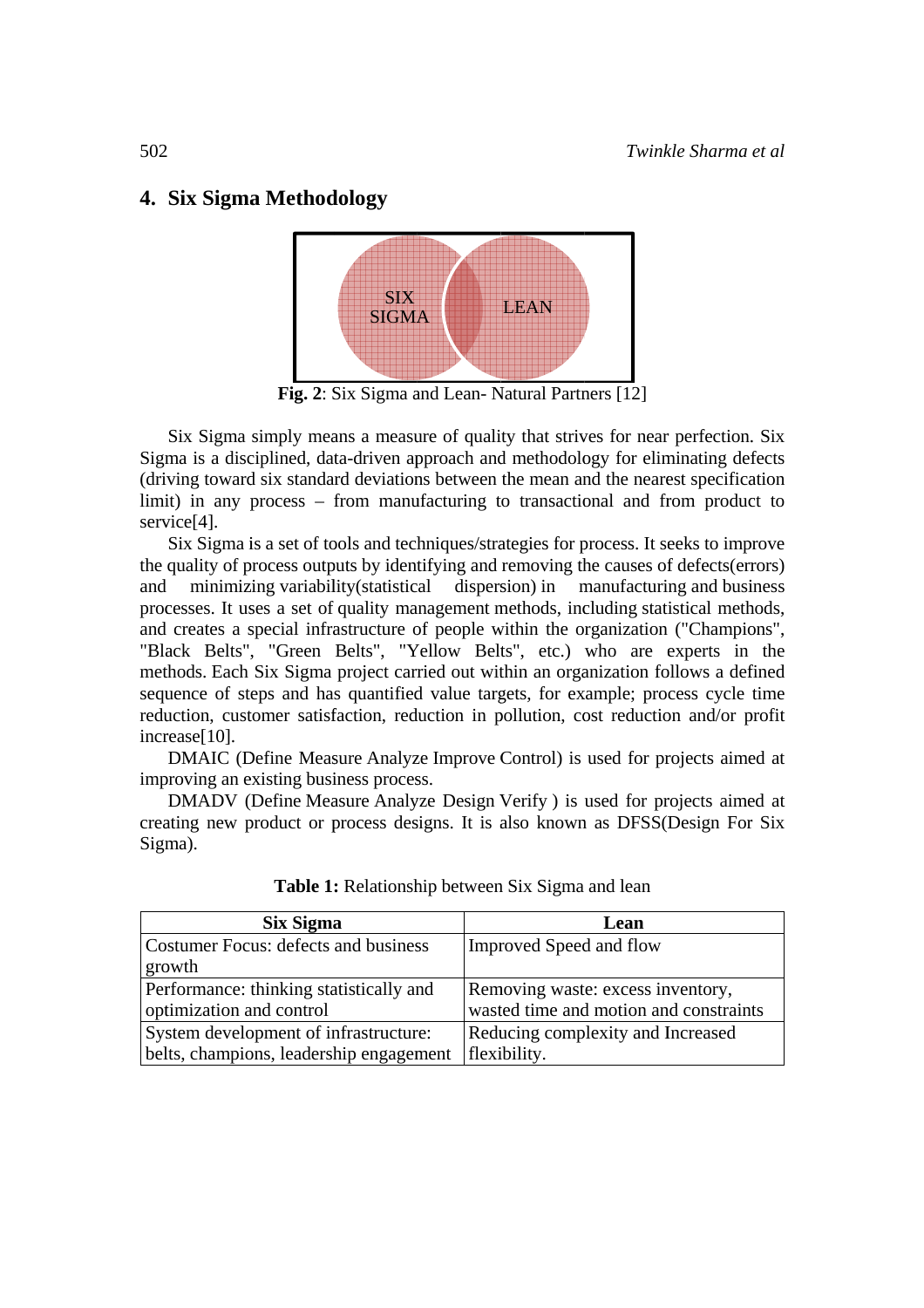#### **5. Six Sigma(DFSS) Used With Agile**

**Define -** understands the target environment, users, stated and latent requirements, and important result measures. In an Agile world, DFSS would drive for the best global understanding of those things possible on the first iteration along with building on the learning of the next time around. One aspect of most Six Sigma tools is the way the data is captured, distilled and stored, making it easy for a team to revisit and build on its thinking during a subsequent cycle.

**Measure -**includes tools for prioritizing requirements which can help focus effort on the ones most suitable for iteration. Six Sigma guidance can help any software team pay attention to what matters most to customers and the business. That is in line with Agile principles. Here analysis of the CTQ's takes place. CTQ refers to characteristics that are **C**ritical **T**o **Q**uality, product capabilities, production process capability, and risks.

**Analyze -** looks at solution choices at the appropriate level(s). DFSS would underline the importance of having an overall architecture and implementation plan as a backdrop and principle for iterations. This is recommended in the Agile community as well – where DFSS tools for quickly appraising iteration-level learning about the architecture, design/feature set, or implementation could support Agile's quick but informed thinking. Predicting cost, schedule and performance, even for an iteration, is an important part of the DFSS-driven dialogue with the business. Teams that iterate get lots of practice forecasting and comparing predictions with actuals.

**Design/Build -**constructs the capabilities appropriate for the current iteration. What is meant by "tracking product and process performance" can be auto-sized based on the risk and opportunity at hand for iteration. At any level of scope or scale, DFSS still offers efficient approaches and tools for managing those aspects of a team's progress during this stage.

**Verify -**checks product and development process performance as appropriate. DFSS provides some effective tools for testing and measuring technical and business results. As an incremental delivery is made at this stage, the target environment is changed as now it includes the cumulative incremental deliveries. New learning in the next Define phase can drive the next iteration, with each DFSS stage posing and answering questions using the data and scope appropriate for that cycle [5].

Some common messages are beginning to emerge from several software-relevant areas – Six Sigma for software, Agile development and Lean thinking. The links between Design for Six Sigma (DFSS) and Agile have been explored recently, but now a broader view yet can illustrate the way that Lean thinking, evolved from just-in-time manufacturing, aligns well with both Agile and software Six Sigma.

| Six sigma         | <b>Scrum</b>  |
|-------------------|---------------|
| Champion          | Product owner |
| <b>Black belt</b> | Scrum master  |
| Green belt        | Team member   |

**Table 2:** Relationship between Six Sigma and Scrum roles [6]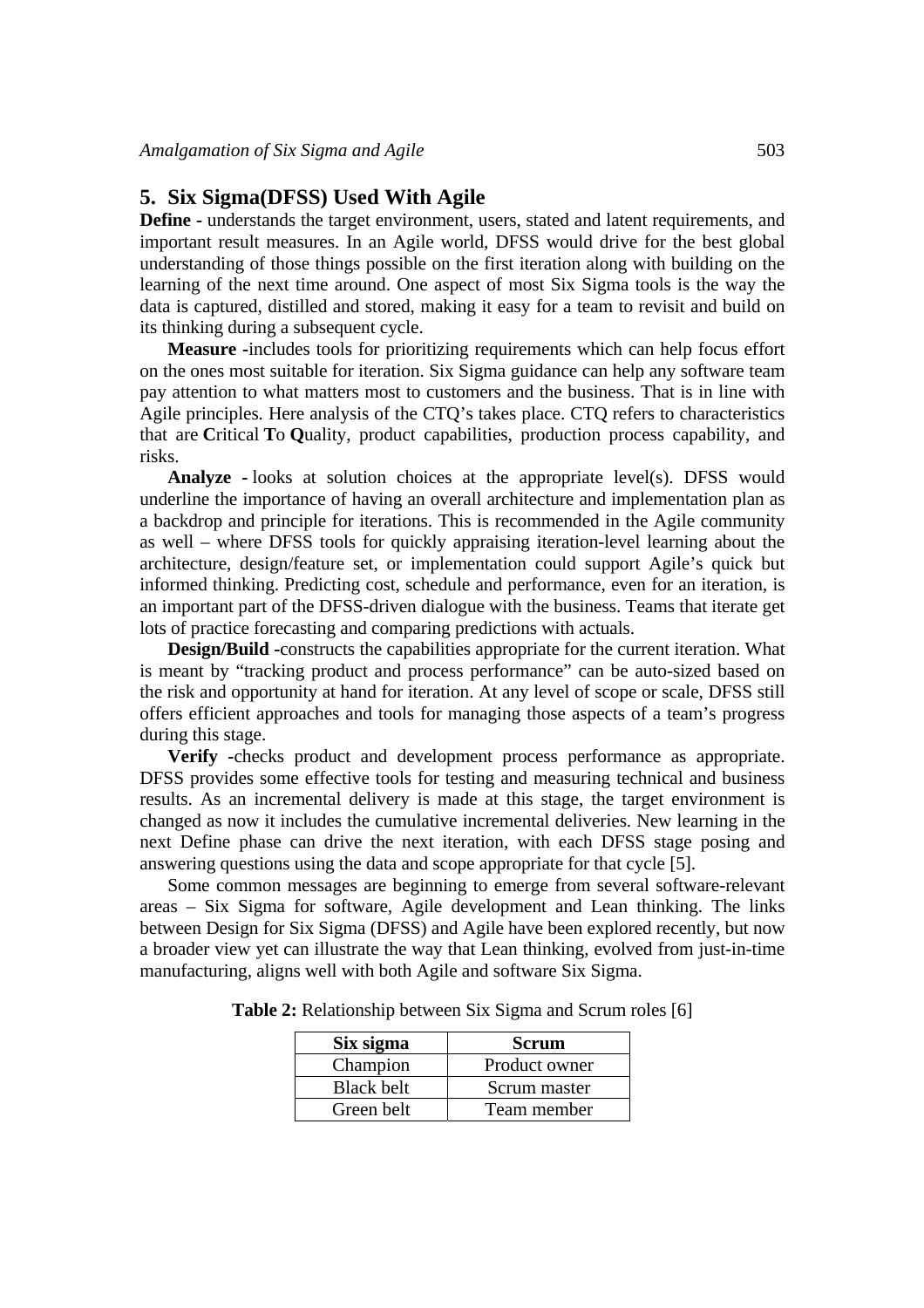### **6. Using Six Sigma Tools in an Agile Software Project**

It may be counter-intuitive to consider using Six Sigma tools in an agile software project. Six Sigma's genesis was in the manufacturing world where one of its primary goals has been to reduce process variation. On the other hand, Agile software development is built on the premise that complex software projects, unlike manufacturing, cannot be successful in an environment using defined process control. Instead, Agile development supports empirical process control that relies on continuous inspection and adaptation of the process used.

Six Sigma offers a groundbreaking way of reducing defects in the end product – something that any software project can definitely use. Hence, it makes a lot of sense to at least evaluate the possibilities of integrating both processes.

Agile software methodologies, based on the principles of the Agile Manifesto, are typically adaptive processes that provide a process framework. This framework guides a development team to build software using a process adapted to suit the domain of the project. This approach actually opens up possibilities of using appropriate tools, including tools of Six Sigma that can help improve the quality of the product.

There are many areas of software development that can benefit from Six Sigma. The fact is, there is a low-barrier approach to deriving benefits of Six Sigma, in a controlled way, while following an Agile software development methodology.

Before going any further, it is important to acknowledge that Six Sigma is a major initiative usually involving the entire organization. The scope of a Six Sigma project often is much wider than a single software project. Therefore, this discussion will be limited to only certain aspects of Six Sigma that can be implemented relatively easily and provide maximum return on investment [7].

#### **7. Agile and Six Sigma in Educational Institutions**

Education sector which is considered to be most one of the most dynamic yet inefficient and unsteady business today needs a tool to create, monitor and improve quality of its each deliverable and delivery processes. This necessity of the education sector can be very well fulfilled by the inception of Agile and Six-Sigma concept in education sector. Since teaching is a learning practice; it has to be updated as the new technologies arrive in market to enhance the knowledge for the development of both teachers as well as students. In today's world of globalization Quality has taken a centre stage due to the continuous competition among institutions, emergence of new technologies and the knowledge driven economy. Here institutions act as business unit while qualified students are outputs who are either consumed by society and / or industry as end customers. And in quality centric world it is of prime importance that the product i.e. the students meet high quality standards for society and industry or company jobs. Implementation of Agile and Six-Sigma can help establish this confidence and accelerate the value creation process [11].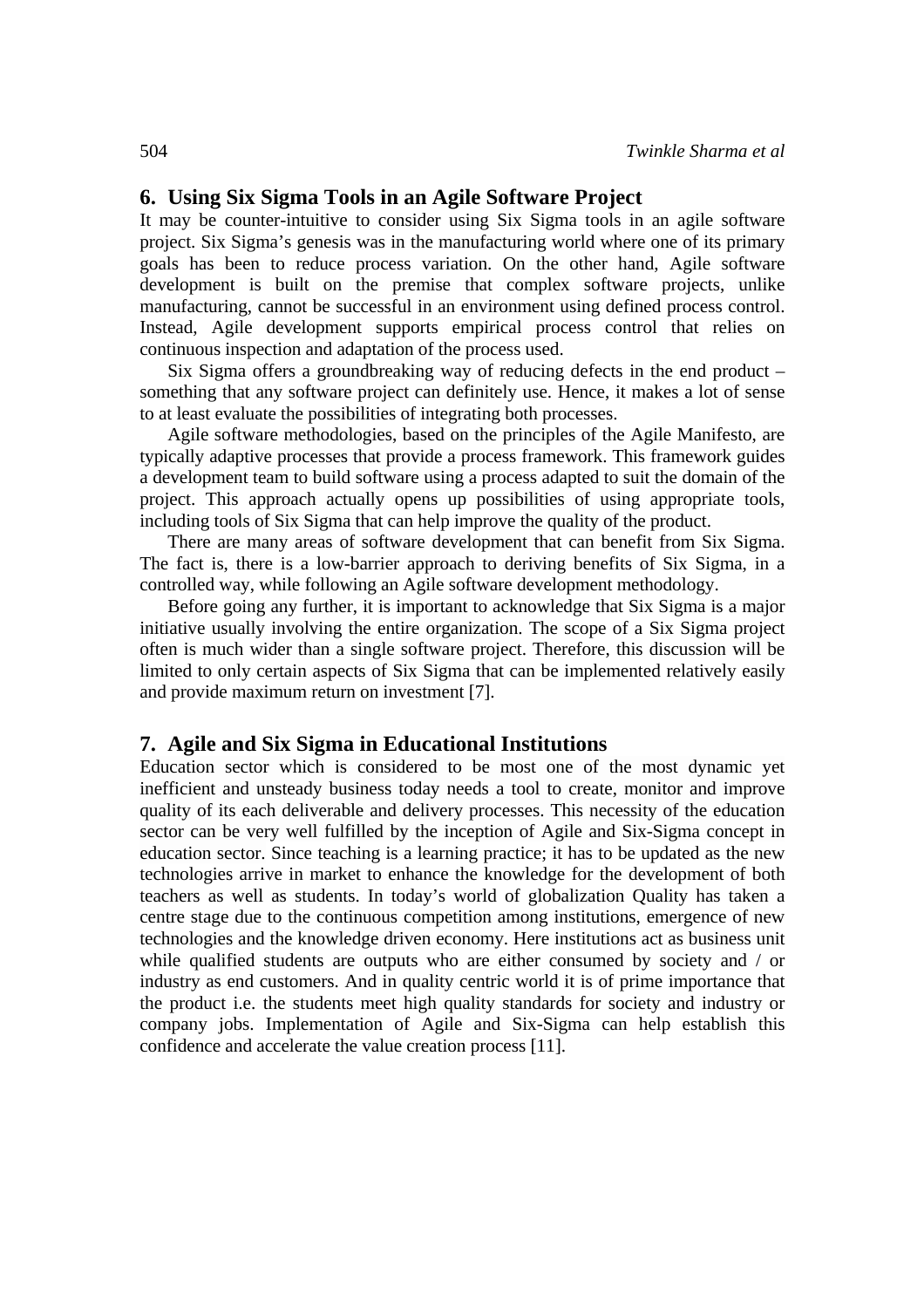Six sigma factors

- Timely processes of critical work like timely issuance of results
- Acquiring quality students as well as faculty members
- Improving teaching techniques to impart quality education in efficient and timely manner
- Reducing waiting time waste for activities such as form submissions, fee payments
- Benchmarking institutional performance vis-a-vis other institutions
- Establishing procedures and eco-system which will help students to acquire specific qualities of their interest while fulfilling social and industrial criterions [11].

Agile factors

- It is difficult for the inexperienced students to detect mistakes made in early stages before the development process reaches last stages. Finally, as in the planning of the scope and the project milestones some students do not take part in; it provokes a lack of commitment in the rest of them by giving changing surroundings.
- Scrum enables the students to have a better teamwork environment and a better communication that results in high-quality products.

# **8. Conclusion**

In an agile paradigm, every aspect of development like requirements, design is continually revisited throughout the lifecycle. When a team stops and re-evaluates the direction of a project every two weeks, there's always time to steer it in another direction. The results of this "inspect-and-adapt" approach to development greatly reduce both development costs and time to market. Agile empowers teams to continuously re-plan their release to optimize its value throughout development, allowing them to be as competitive as possible in the marketplace. The central idea behind Six Sigma is that if "defects" can be measured in a process, one can systematically Fig. out how to eliminate them and get as close to "zero defects" as possible. It's a management approach that aims to achieve the apex of quality by measuring, analyzing, improving, and controlling processes to root out defects and boost bottom-line results.

This leads to the conclusion that Six Sigma tools and techniques, if used in conjunction with the Agile process, can enhance the effectiveness of gleaning the real needs out of customers.

## **References**

[1] Dr. Thomas M*.* Fehlmann *,*Six Sigma for Agile Teams, Euro Project Office, Zurich